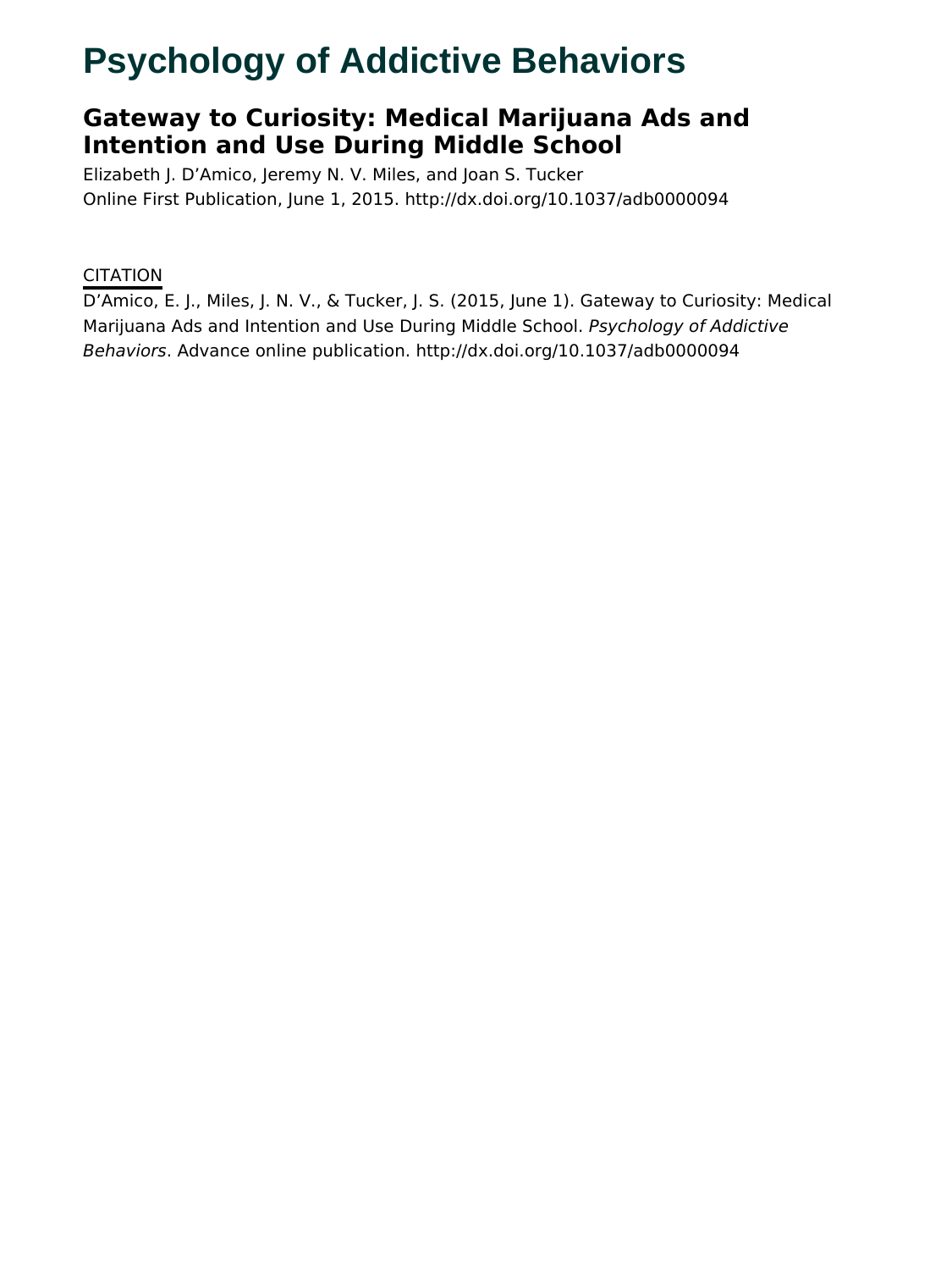### Gateway to Curiosity: Medical Marijuana Ads and Intention and Use During Middle School

Elizabeth J. D'Amico, Jeremy N. V. Miles, and Joan S. Tucker RAND Corporation, Santa Monica, California

Over the past several years, medical marijuana has received increased attention in the media, and marijuana use has increased across the United States. Studies suggest that as marijuana has become more accessible and adults have become more tolerant regarding marijuana use, adolescents perceive marijuana as more beneficial and are more likely to use if they are living in an environment that is more tolerant of marijuana use. One factor that may influence adolescents' perceptions about marijuana and marijuana use is their exposure to advertising of this product. We surveyed sixth- to eighth-grade youth in 2010 and 2011 in 16 middle schools in Southern California  $(n = 8,214; 50\%$  male; 52% Hispanic; mean age = 13 years) and assessed exposure to advertising for medical marijuana, marijuana intentions, and marijuana use. Cross-lagged regressions showed a reciprocal association of advertising exposure with marijuana use and intentions during middle school. Greater initial medical marijuana advertising exposure was significantly associated with a higher probability of marijuana use and stronger intentions to use 1 year later, and initial marijuana use and stronger intentions to use were associated with greater medical marijuana advertising exposure 1 year later. Prevention programs need to better explain medical marijuana to youth, providing information on the context for proper medical use of this drug and the potential harms from use during this developmental period. Furthermore, as this is a new frontier, it is important to consider regulating medical marijuana advertisements, as is currently done for alcohol and tobacco products.

*Keywords:* adolescents, medical marijuana, advertising, marijuana use

Teen marijuana use is rising across the United States (Johnston, O'Malley, Bachman, & Schulenberg, 2013), and the number of frequent marijuana users (e.g., four or more times in a month) among youth and adults in the United States swelled 40% from 2006 (14.2 million people) to 2010 (17.6 million people; Caulkins, Kilmer, Reuter, & Midgette, 2015). This general increase in marijuana use mirrors changes in how adolescents perceive the drug. For example, one recent study found that among people ages 17–19 years, the popular promarijuana Twitter handle @stillblazingtho was in the top 10% of all Twitter handles followed (Cavazos-Rehg et al., 2011). A recent focus group study with at-risk youth found that most of these youth perceived marijuana use as "normal," with 90% voicing positive attitudes toward marijuana use (Sanders, 2012). Similarly, youth with a first-time alcohol or marijuana offense viewed using marijuana as less risky than drinking, and they also associated marijuana use with fewer

negative consequences compared to drinking (D'Amico et al., 2015).

In this study, we focus on advertising for *medical marijuana.* People who have a medical marijuana card typically have a doctor's recommendation to use marijuana and are afforded some protection from arrest and criminal sanctions. Some studies have begun to assess how legalization of medical marijuana has affected attitudes toward marijuana. In a large study in Montana across several counties, Friese and Grube (2013) assessed 17,482 adolescents aged 13–19 years and examined the association between adolescent marijuana use and voter approval of medical marijuana and number of medical marijuana cards issued. They found that youth were more likely to report greater lifetime and past 30-day use of marijuana when they lived in counties with a higher percentage of voters approving legalization of medical marijuana; the number of medical marijuana cards was not related to marijuana use (Friese & Grube, 2013). Furthermore, states that have legalized medical marijuana report higher rates of marijuana use; however, from these data, it is not clear whether this is due to the actual legalization of medical marijuana or to community norms supportive of the legalization of medical marijuana (Cerdá, Wall, Keyes, Galea, & Hasin, 2012). Pacula and colleagues (Pacula, Powell, Heaton, & Sevigny, 2013) discuss the complexity of the effects of medical marijuana laws on marijuana use given that many states have different nuances to their policies that may affect this association. For example, they found that marijuana dependence was higher in states that had more lenient access to medical marijuana, such as home cultivation and state acceptance of dispensaries (Pacula et al., 2013). Overall, these recent studies suggest that as

Elizabeth J. D'Amico, RAND Corporation, Santa Monica, California; Jeremy N. V. Miles and Joan S. Tucker, Pardee RAND Graduate School, RAND Corporation.

Work on this article was supported by a grant from the National Institute of Alcohol Abuse and Alcoholism (R01AA016577) to Elizabeth D'Amico. We thank the districts and schools who participated and supported this project. We also thank Kirsten Becker and Megan Zander-Cotugno for overseeing the survey administrations at the 16 schools.

Correspondence concerning this article should be addressed to Elizabeth J. D'Amico, RAND Corporation, 1776 Main Street, Santa Monica, CA 90407. E-mail: damico@rand.org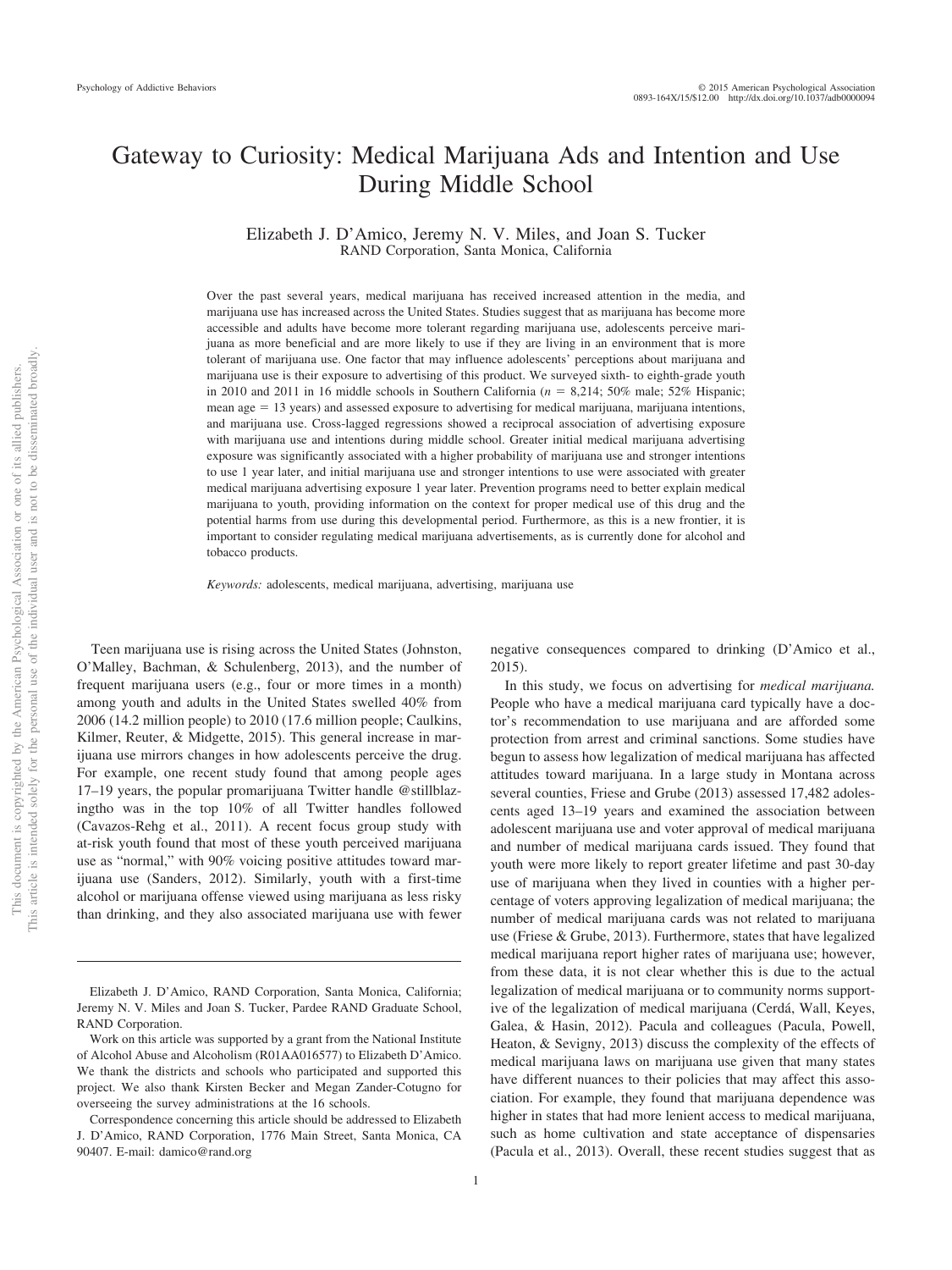marijuana has become more accessible and adult views on marijuana have become more tolerant, adolescents are beginning to perceive marijuana as more beneficial and are more likely to use if they are living in an environment that is more tolerant of marijuana use.

Exposure to medical marijuana advertising may be an important influence on adolescents' perceptions about marijuana and marijuana use. Many studies have shown, for example, that there is a strong association between alcohol advertising and subsequent drinking among youth (Grenard, Dent, & Stacy, 2013; McClure, Stoolmiller, Tanski, Engels, & Sargent, 2013). Anderson, de Bruijn, Angus, Gordon, and Hastings (2009) conducted a systematic review of exposure to media and commercial communications of alcohol and found 13 longitudinal studies that followed up a total of more than 38,000 youth under the age of 21 years. These studies consistently found that exposure to alcohol advertising was related to both initiation of drinking among nondrinkers and increased drinking among those who already reported drinking at baseline. Over the past several years, medical marijuana has received increased attention in the media, billboards advertise medical marijuana, medical marijuana dispensaries now outnumber Starbucks stores in Denver (Dickson, 2011), and in March 2014, the first TV ad for medical marijuana appeared on Fox, CNN, and ESPN in New Jersey (Steinmetz, 2014). In California, there are more than 1,000 dispensaries, delivery services, and cooperatives throughout the state (National Organization for the Reform of Marijuana Laws, California Chapter, 2012). Furthermore, discussion of medical marijuana on TV (e.g., *60 Minutes: Will Colorado's Green Rush Last?* aired in December 2013) and advertising for medical marijuana have increased. Despite the increased attention on this drug, no studies to date have examined how medical marijuana advertising may affect younger adolescents' intentions to use and actual marijuana use. Of note, one recent study found that adolescents aged 12–18 years with more positive appraisals of the *antimarijuana* TV ads used in the National Youth Antidrug Media Campaign were less likely report intention to use marijuana and to continue marijuana use at 1-year follow-up (Alvaro et al., 2013).

It is well known that marijuana use during the important developmental period of adolescence is associated with a host of problems, such as poor school performance and psychological outcomes, use of other illicit drugs (including heroin and cocaine), and a higher likelihood of abuse or dependence in adulthood (Brook, Lee, Brown, & Finch, 2012; D'Amico, Ellickson, Collins, Martino, & Klein, 2005; Juon, Fothergill, Green, Doherty, & Ensminger, 2011). In addition, marijuana use is associated with neurocognitive deficits, such as poorer psychomotor speed, sustained attention, and cognitive inhibition (Lisdahl & Price, 2012). Furthermore, given that the brain is still developing, even after adolescents stop using marijuana and are abstinent for  $>23$  days, they still have memory, attention, and reaction time deficits compared to youth who have never used marijuana (Medina et al., 2007).

Given the potential problems that marijuana use during adolescence can cause in later life, we need to better understand the factors that may affect intentions to use and initiation during this developmental period. We know of no prior research in this area; therefore, the current longitudinal study takes an important first look at the cross-lagged associations of advertising for medical marijuana on younger adolescents' intentions to use marijuana in the next 6 months and their actual marijuana use. We examined cross-lagged associations longitudinally because the *reinforcing spirals* model of media exposure and risk behavior has shown that exposure and behavior can mutually reinforce each other and potentially increase risk-taking behavior over time (Slater, 2007; Tucker, Miles, & D'Amico, 2013). For example, this dynamic process suggests that exposure to media may increase interest in that particular behavior and/or trying out that behavior (e.g., alcohol use, cigarette use, having sex), which can then lead to greater interest in pursuing that media content and increased chances of engaging in that behavior (Environmental Systems Research Institute, 2008; Slater, 2007; Task Force on Community Preventive Services, 2009).

#### **Method**

The sample comprised sixth- to eighth-grade students initially recruited in 2008 in 16 middle schools across three school districts in Southern California to evaluate the CHOICE substance use prevention program for middle school students (D'Amico et al., 2012). Schools were selected and matched to their nearest neighbor school based on the squared Euclidean distance measure, estimated using publicly available information on ethnic diversity, approximate size, and standardized test scores (D'Amico et al., 2012).

Across all schools, 92% of parents returned a consent form at the baseline, and approximately 71% of parents gave permission for their child to participate in the original study. Ninety-four percent of consented students completed the baseline survey, which is higher or comparable to other school-based survey completion rates with this population (Johnson & Hoffmann, 2000; Johnston, O'Malley, Bachman, & Schulenberg, 2009; Kandel, Kiros, Schaffran, & Hu, 2004). Surveys were administered on a prescheduled day during physical education class and took approximately 45 min to complete. Trained staff described the survey to students, reviewed confidentiality, and answered questions. Spanish-speaking staff members were available to answer student questions; survey booklets were available in Spanish and Korean. More information is available in previous publications (D'Amico et al., 2012; Shih, Miles, Tucker, Zhou, & D'Amico, 2010). The current study analyzes data from Wave 4 (June 2010) and Wave 5 (June 2011) of the study (2–3 years after the intervention took place); we retained approximately 84% of the baseline sample. Dropout was not associated with substance use outcomes.

We began to collect data on exposure to medical marijuana advertising at Wave 4 because a proposition to legalize marijuana was being discussed in the California Senate in January 2010 and was added to the California ballot in November 2010 (California Proposition 19, also known as the Regulate, Control & Tax Cannabis Act). The mean age of the sample at this time was 13 years. Youth were ethnically and racially diverse (e.g., 52% Hispanic; 17% Asian), and rates of substance use across waves were comparable to national samples (see Table 1). Specifically, in Monitoring the Future, 16.4% of eighth graders reported lifetime marijuana use in 2011 (Johnston, O'Malley, Bachman, & Schulenberg, 2012), compared with 15.8% in our eighth-grade sample.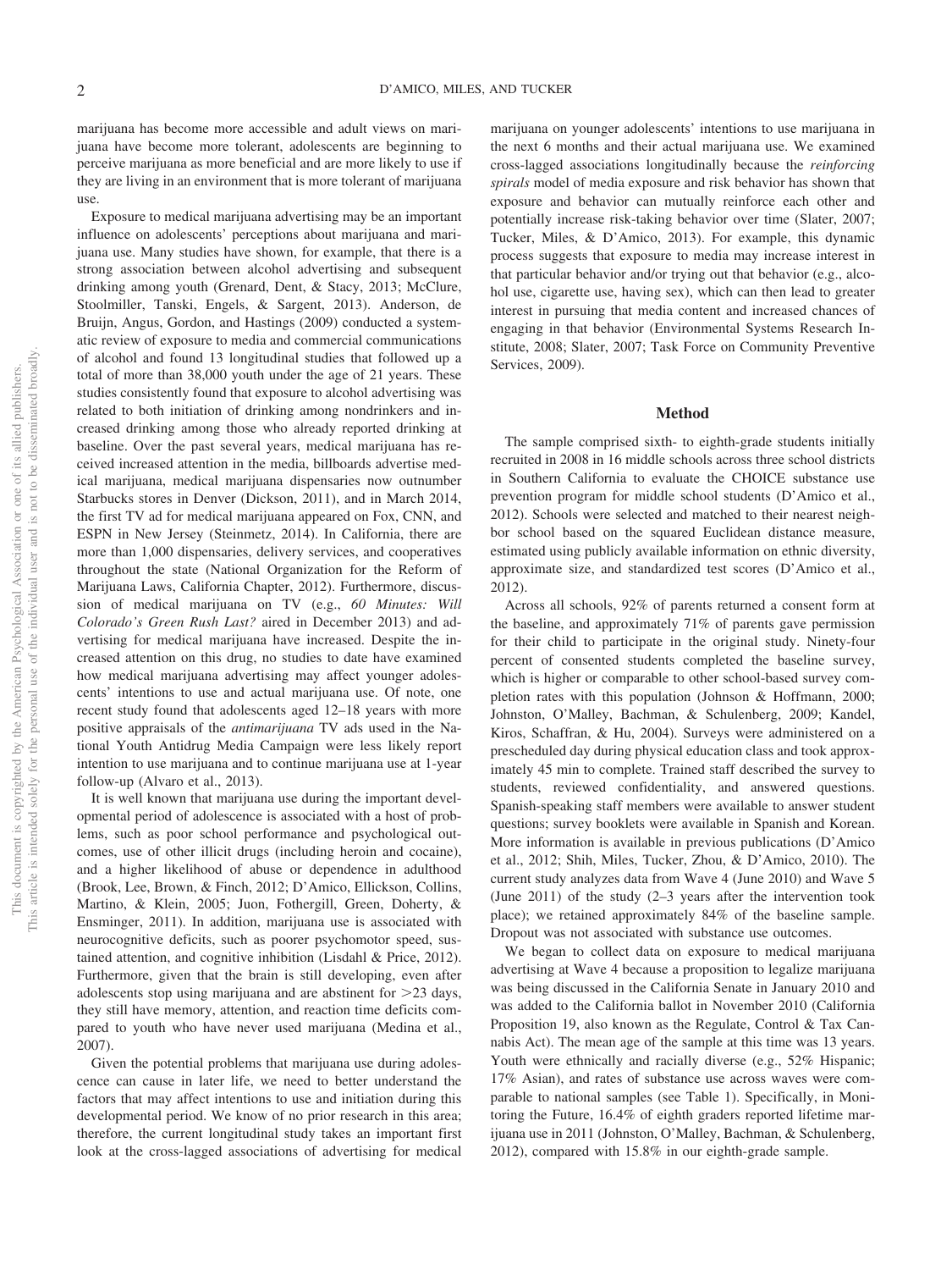Table 1 *Demographics of the Sample (N* - *8,214)*

|                                   | Value       |
|-----------------------------------|-------------|
| Male, %                           | 50.2        |
| Age, $M(SD)$                      | 13.0(0.95)  |
| Race/ethnicity, %                 |             |
| Asian                             | 16.8        |
| African American                  | 3.2         |
| Hispanic                          | 52.2        |
| Non-Hispanic White                | 15.8        |
| Other/multiethnic                 | 12.0        |
| Past-month marijuana use, %       |             |
| Wave 4: 2010                      | 3.3         |
| Wave 5: 2011                      | 4.8         |
| Marijuana use intentions, $M(SD)$ |             |
| Wave 4: 2010                      | 1.41(0.95)  |
| Wave 5: 2011                      | 1.48 (0.98) |
| Exposed to advertising            |             |
| Wave 4: 2010                      | 0.22        |
| Wave 5: 2011                      | 0.30        |

*Note.* Marijuana use intentions:  $1 = \text{definitely no to } 4 = \text{definitely yes};$ exposure to advertising:  $1 = not at all$  to  $7 = every day$ .

#### **Surveys**

Responses were protected by a Certificate of Confidentiality from the National Institutes of Health; procedures were approved by the individual schools and the institution's internal review board. Covariates included age, gender, race/ethnicity, academic performance, and intervention status. Of note, there were no intervention effects on marijuana use, and initial intervention effects on alcohol use were no longer significant after Wave 3 of the study (when we began collecting data on exposure to medical marijuana advertising); nonetheless, we controlled for CHOICE participation in the present analyses. *Exposure to medical marijuana advertising:* "In the past three months, how often have you seen advertisements for *medical* marijuana on billboards, in magazines, or somewhere else?" (response options ranged from  $1 = not at all$  to 7 - *every day*). Advertising exposure was highly skewed and dichotomized as no exposure versus any exposure. Youth who were exposed reported seeing ads on average about once a month. *Intention to smoke marijuana:* "Do you think you will use any marijuana in the next six months?" (response options ranged from 1 - *definitely no* to 4 - *definitely yes*). *Marijuana use:* "During the past month, how many times did you use marijuana (pot, weed, grass, hash)?" (response options ranged from  $1 = 0$  days to  $7 = 1$ *20 –30 days*). We dichotomized marijuana use into "any use" versus "no use" given that past-month use rates were low, as expected for this age group, and models would not converge using the continuous measure.

#### **Results**

The analytic sample comprised 8,214 individuals who responded at Wave 4 or 5. Maximum likelihood (ML) estimation was employed using Mplus 6.11 (Muthén & Muthén, 2011) with standard errors corrected for clustering at the school level. ML was used rather than the default WLSMV for several reasons. First, the assumptions that must be made when estimating models with missing data are more restrictive with WLSMV than with ML

(Asparouhov & Muthén, 2010). Second, with ML estimation, we estimate the odds ratios, rather than the polychoric correlations; hence, there is a more direct link between the estimates in the model and the predicted probability of a behavior. One disadvantage of ML is that model fit indices are not available; however, this is not an issue as our models were saturated. We used cross-lagged regression (Finkel, 1995) to examine the association between (a) marijuana intentions and ad exposure and (b) marijuana use and ad exposure. The outcome variable and exposure at Wave 5 were both regressed on the outcome and exposure at Wave 4. Both measures, at both time points, were regressed on the covariates: age, gender, race/ethnicity, academic performance, and intervention status. The model is shown in path diagram format in Figure 1. Conventionally in a cross-lagged model, one correlates measures within time. This is not possible with categorical data (because the variances are not part of the model). Instead, we used the approach of adding a factor with loadings to both variables at each time point, which is an equivalent model to that with correlations and does not require the use of correlated error variances.

Twenty-two percent of adolescents at Wave 4 and 30% at Wave 5 reported seeing at least one advertisement for medical marijuana on billboards, in magazines, or somewhere else in the past 3 months. With regard to demographic and academic covariates, higher academic performance was associated with greater exposure to advertising ( $p < .01$ ), and being male ( $p = .014$ ) and of Asian descent (relative to white;  $p \leq .01$ ) were associated with being exposed to fewer advertisements. For marijuana use at Wave 4, higher academic performance was associated with a greater likelihood of use ( $p < .01$ ), and being of Asian descent or other race was associated with a lower likelihood of use  $(p < .01$  and  $p = .03$ , respectively). For intentions to use, higher academic performance was associated with higher intentions ( $p < .01$ ), and being of Asian descent  $(p < .01)$  was associated with lower intentions.

For the cross-lagged regression models, at both waves, as expected, these younger adolescents reported fairly low levels of past-month marijuana use (Wave 4: 3.3%; Wave 5: 4.8%) and low intentions to use in the next 6 months (Wave 4:  $M = 1.41$ ,  $SD =$ 0.95; Wave 5:  $M = 1.48$ ,  $SD = 0.98$ ). Exposure to medical marijuana ads at Wave 4 predicted stronger intentions to use  $(b =$ 0.73,  $SE = 0.06$ ,  $OR = 2.07$ ,  $p < .001$ ) and actual use ( $b = 0.79$ ,  $SE = 0.25$ ,  $OR = 2.20$ ,  $p = .002$ ) at Wave 5. Thus, youth who reported seeing any ads for medical marijuana were twice as likely as youth who reported never seeing an ad to use marijuana and to report higher intentions to use marijuana 1 year later. Marijuana use at Wave 4 ( $b = 1.07$ ,  $SE = 0.10$ ,  $OR = 2.92$ ,  $p < .001$ ) and intentions to use ( $b = 0.09$ ,  $SE = 0.03$ ,  $OR = 1.09$ ,  $p = .008$ ) also predicted exposure to medical marijuana ads at Wave 5. For example, youth who reported marijuana use were almost three times as likely to report seeing ads 1 year later.

#### **Discussion**

This study is the first step in a line of research to examine whether any exposure to medical marijuana advertising was associated with younger adolescents' marijuana intentions and actual use. Similar to the literature on alcohol advertising (Anderson et al., 2009), seeing advertisements for medical marijuana was related to middle school adolescents' intentions to use marijuana and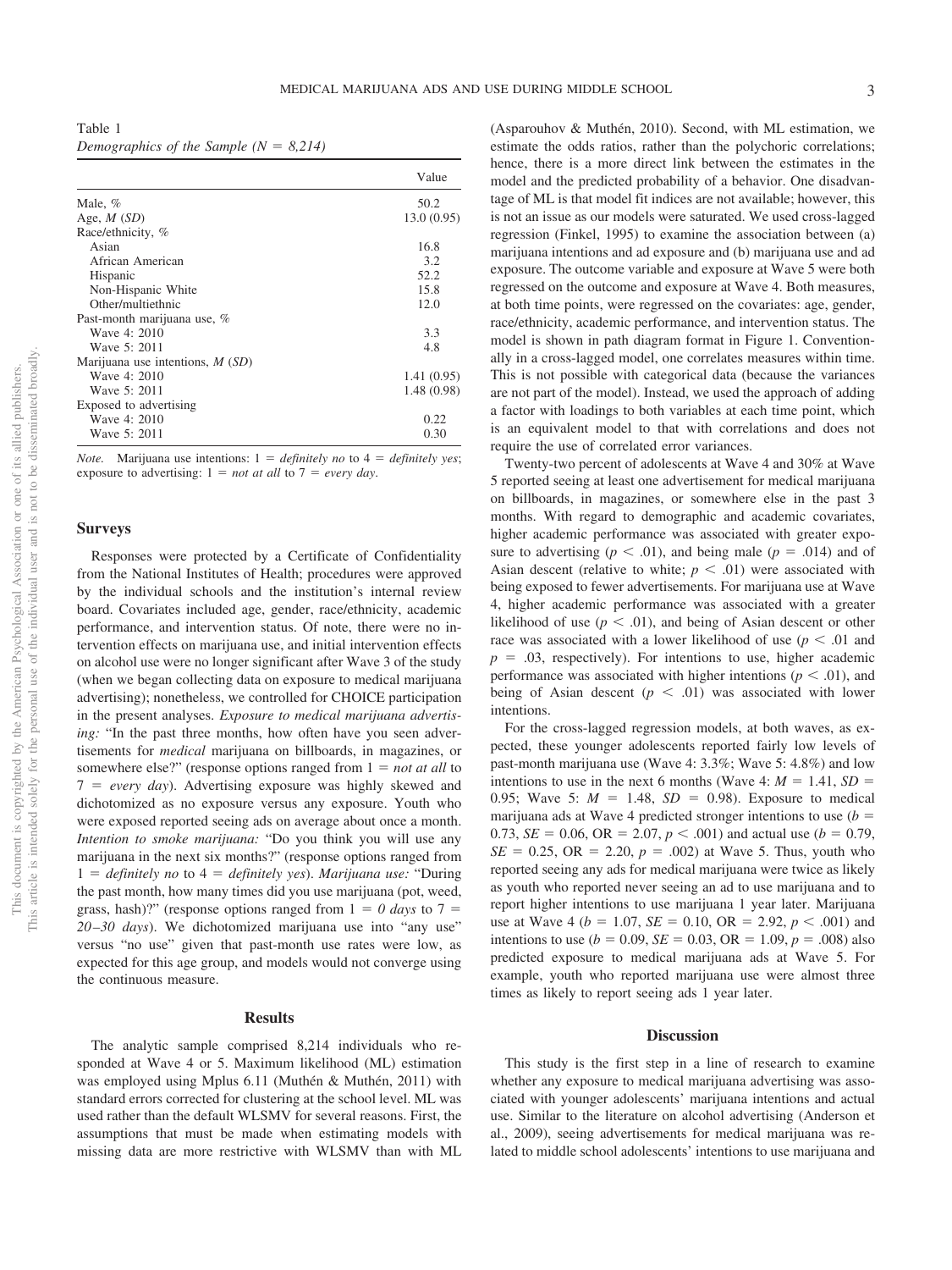

*Figure 1.* Cross-lagged regression models showing the longitudinal association between exposure to advertising and marijuana use, as well as exposure to advertising and marijuana intentions. F1 and F2 are latent variables used to represent the within-time covariance. Const. = constrained for identification purposes. Estimates are log(OR).

their actual marijuana use 1 year later. This is particularly important given that the mean age of our sample was 13 years, and initiation of marijuana use during early adolescence is associated with poor school performance, neuropsychological performance deficits, and further use of other illicit drugs, such as heroin and cocaine (Hall, 2009; Wittchen et al., 2008). Marijuana use in adolescence has also been linked with future problems in young adulthood, including increased risk for dependence (Ellickson, D'Amico, Collins, & Klein, 2005).

Given that advertising typically only tells one side of the story, prevention efforts must begin to better educate youth about medical marijuana while also emphasizing the negative effects that marijuana can have on the brain and performance (Lisdahl, Gilbart, Wright, & Shollenbarger, 2013; Medina et al., 2007). For example, in our intervention work with adolescents who have a first-time drug or alcohol offense, one of the sessions involves discussing how marijuana use can change the brain and affect memory and concentration (D'Amico, Hunter, Miles, Ewing, & Osilla, 2013). We found that addressing questions and discussing

this type of information in a nonjudgmental way in the adolescent group setting can increase change talk, or talk that argues for decreasing marijuana use (D'Amico et al., 2015). This is important because change talk among can decrease initiation rates of both alcohol and marijuana use (Magill, Apodaca, Barnett, & Monti, 2010; Walker et al., 2011). In addition, prevention work with younger teens who have not yet initiated use has shown that discussing norms can decrease both initiation rates of alcohol and marijuana use (D'Amico & Edelen, 2007; D'Amico et al., 2012). Finally, programs could educate parents about medical marijuana so that they can better address questions that their teens may have regarding this drug; prevention programs have shown that when parents are more involved in their teens' lives, teens are less likely to use substances (Britt, Toomey, Dunsmuir, & Wagenaar, 2006; Scribner et al., 2008).

Of note, being a current marijuana user was strongly associated with adolescents' reports of seeing medical marijuana ads 1 year later. Youth who had higher intentions to use marijuana also reported seeing more ads. It may be that adolescents who use, or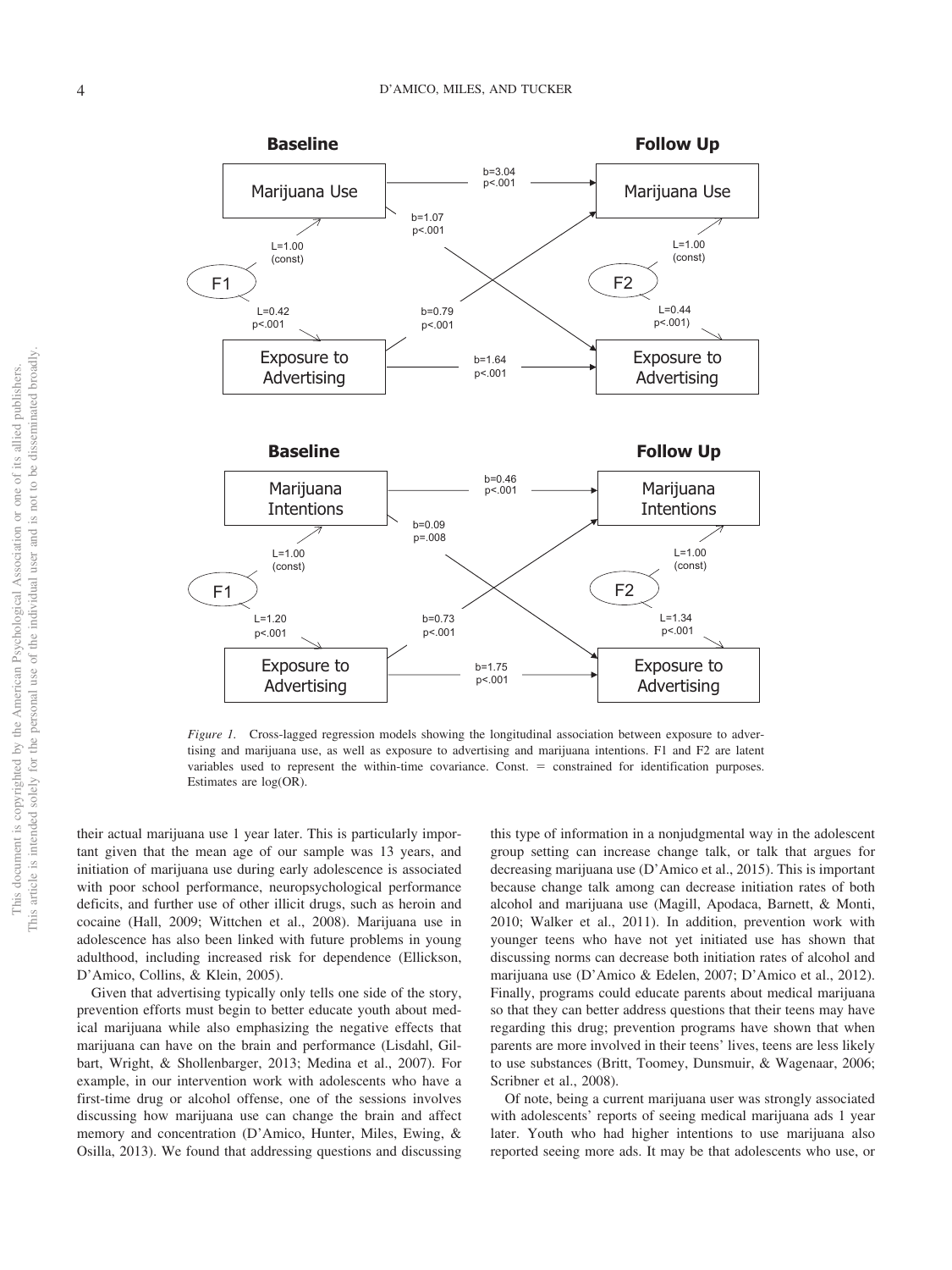are intending to use marijuana, report seeing more ads because they pay more attention to this type of advertising due to their interest in the drug and perhaps as a way to validate their use. For example, one study found that adolescents who used marijuana were more likely than nonusers to define marijuana as a "useful plant" and a "medical drug" and less likely to define it as an illegal drug (Plancherel et al., 2005). Furthermore, the *reinforcing spirals* model of media exposure and risk behavior indicates that exposure and behavior may be a mutually influencing process that could potentially increase participation in risk behaviors over time. For example, exposure to marijuana media content may influence youth to smoke marijuana, which may in turn increase the chances that they seek out marijuana media content as it fits with their interest in the drug. Support for this reciprocal model has been shown for adolescents' exposure to violent media content and aggression (Slater, 2007) and alcohol media content and drinking (Tucker et al., 2013).

As with most research of this nature, we relied on self-report from adolescents, the limitations of which are well known, although possibly exaggerated (Chan, 2008). We feel confident that our rates of use are accurate given that rates of marijuana use in our sample are similar to national norms (D'Amico et al., 2012). Furthermore, our study procedures (e.g., discussing confidentiality, using Scantrons, ensuring teachers were removed from data collection by having specific staff on the project collect surveys) provided a safe space for youth to complete their questionnaires. Another study limitation is that we only had two assessments that were spaced 1 year apart. Future work in this area could begin to examine this association over the long term with more frequent assessments as youth transition into high school and young adulthood. In addition, our measure of exposure was retrospective. We know of no validity checks or information relating to reports of exposure to advertising; however, this type of data collection is common in studies measuring advertising exposure (e.g., Anderson et al., 2009; Grenard et al., 2013; Rootman & Oakey, 1973). Of note, other methods, such as ecological momentary assessment (EMA), could be used to obtain more proximal data to gauge exposure to advertising (Scharf, Martino, Setodji, Staplefoote, & Shadel, 2013). EMA might be helpful for measuring daily exposure in this area, for example, particularly as different states begin the discussion of the legalization of marijuana, which may affect the amount of advertising that youth are exposed to in the United States. Many other potential variables also may have led to exposure to ads and/or marijuana use that we did not include in this study. For example, use of medical marijuana by a parent or by peers might have increased the chances that adolescents saw an advertisement and/or that they would subsequently use marijuana. Future work could include these variables to better tease apart these associations. In addition, research from the alcohol advertising literature over the past two decades has shown that there are more alcohol advertisements in low-income neighborhoods (Bryden, Roberts, McKee, & Petticrew, 2012; Merline, Jager, & Schulenberg, 2008). It is important to address whether certain geographic areas are also targeted for medical marijuana advertising.

Despite these limitations, results provide an important first look at the association of advertising for medical marijuana with younger adolescents' future marijuana use. Given the recent increase in media attention on marijuana, as well as the continuing changes in state laws regarding medical use of this drug, researchers must continue to assess how medical marijuana advertising may influence the way youth view marijuana and also how it may affect their usage of this drug. Researchers must also begin to think about the effects of advertising recreational marijuana as more states enact legislation legalizing recreational use. Because this is a new frontier, it is important to think about whether regulations should be put in place on medical marijuana and recreational marijuana advertising, similar to regulations that are in place for the advertising of alcohol and tobacco products.

In sum, professionals "on the front line" working with adolescents (e.g., pediatricians, clinicians, educators) must begin to educate young people about medical marijuana. First, they need to provide youth with an accurate understanding of what medical marijuana is and how it is used. This means explaining to youth that there are no efficacy studies for many conditions that marijuana is routinely used to treat. Furthermore, although there is some evidence that marijuana may help with certain ailments, much larger clinical trials with more varied groups of patients are needed (Sisson, 2014). It is also important to discuss the potential harms of this drug so youth understand how the drug may affect their developing brain and how the drug can affect performance in both adolescence and adulthood. Finally, from a public health standpoint, it is crucial that we begin to address regulatory standards for this industry given that it is in the early stages; we have a unique opportunity to shape the industry practices as legislation continues to evolve. This could help decrease potentially numerous problems similar to those that have occurred with both alcohol and tobacco advertising.

#### **References**

- Alvaro, E. M., Crano, W. D., Siegel, J. T., Hohman, Z., Johnson, I., & Nakawaki, B. (2013). Adolescents' attitudes toward antimarijuana ads, usage intentions, and actual marijuana usage. *Psychology of Addictive Behaviors, 27,* 1027–1035. http://dx.doi.org/10.1037/a0031960
- Anderson, P., de Bruijn, A., Angus, K., Gordon, R., & Hastings, G. (2009). Impact of alcohol advertising and media exposure on adolescent alcohol use: A systematic review of longitudinal studies. *Alcohol and Alcoholism, 44,* 229 –243. http://dx.doi.org/10.1093/alcalc/agn115
- Asparouhov, T., & Muthén, B. (2010). *Weighted least squares estimation with missing data* (Mplus technical appendix). Retrieved from https:// www.statmodel.com/download/GstrucMissingRevision.pdf
- Britt, H., Toomey, T. L., Dunsmuir, W., & Wagenaar, A. C. (2006). Propensity for and correlates of alcohol sales to underage youth. *Journal of Alcohol and Drug Education, 50,* 25– 42.
- Brook, J. S., Lee, J. Y., Brown, E. N., & Finch, S. J. (2012). Comorbid trajectories of tobacco and marijuana use as related to psychological outcomes. *Substance Abuse, 33,* 156 –167. http://dx.doi.org/10.1080/ 08897077.2011.640202
- Bryden, A., Roberts, B., McKee, M., & Petticrew, M. (2012). A systematic review of the influence on alcohol use of community level availability and marketing of alcohol. *Health & Place, 18,* 349 –357. http://dx.doi .org/10.1016/j.healthplace.2011.11.003
- Caulkins, J. P., Kilmer, B., Reuter, P. H., & Midgette, G. (2015). Cocaine's fall and marijuana's rise: Questions and insights based on new estimates of consumption and expenditures in U.S. drug markets. *Addiction, 110,* 728 –736. http://dx.doi.org/10.1111/add.12628
- Cavazos-Rehg, P., Krauss, M. J., Spitznagel, E. L., Schootman, M., Cottler, L. B., & Bierut, L. J. (2011). Substance use and the risk for sexual intercourse with and without a history of teenage pregnancy among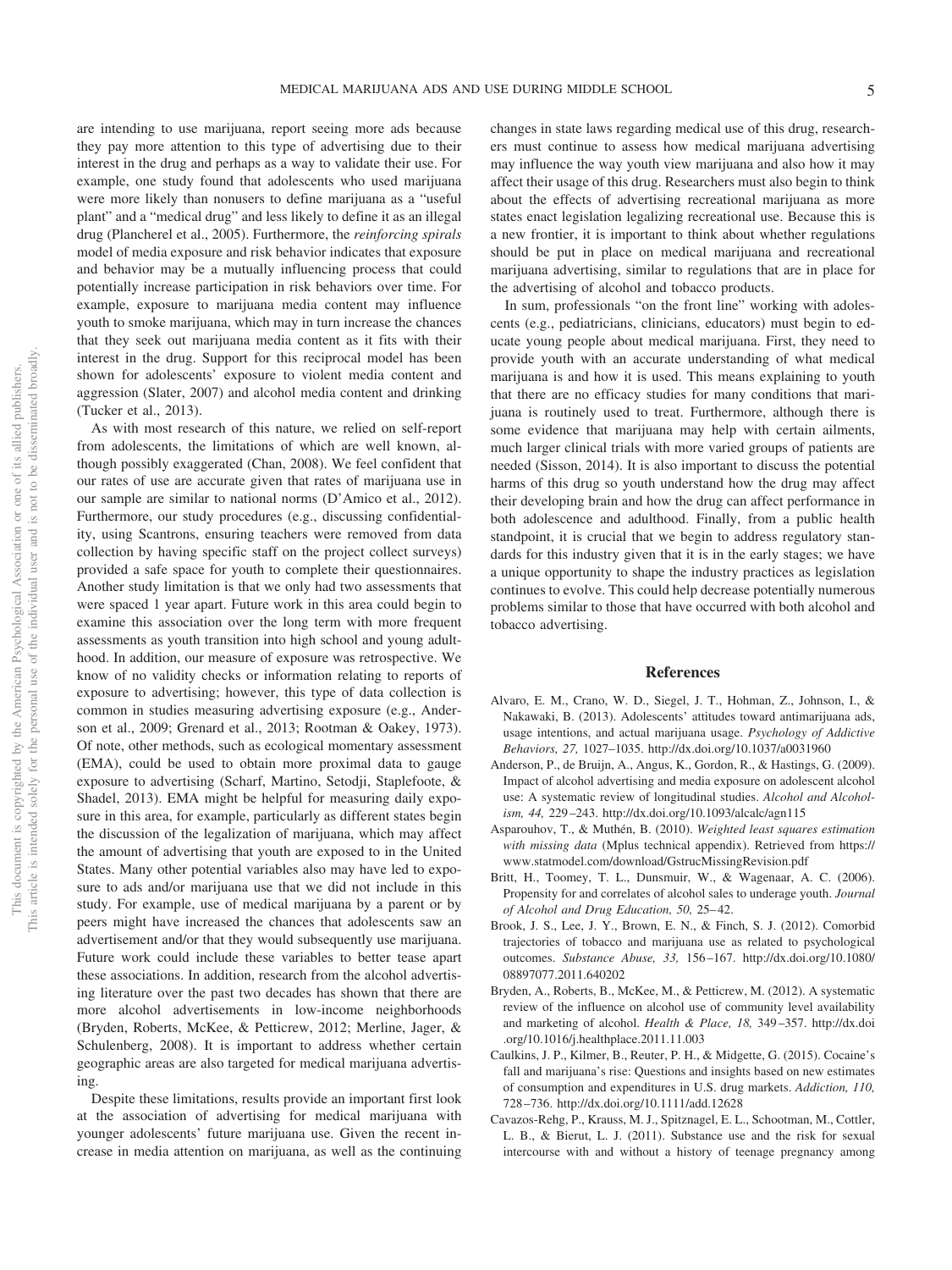adolescent females. *Journal of Studies on Alcohol and Drugs, 72,* 194 –198.

- Cerdá, M., Wall, M., Keyes, K. M., Galea, S., & Hasin, D. (2012). Medical marijuana laws in 50 states: Investigating the relationship between state legalization of medical marijuana and marijuana use, abuse and dependence. *Drug and Alcohol Dependence, 120,* 22–27. http://dx.doi.org/ 10.1016/j.drugalcdep.2011.06.011
- Chan, D. (2008). So why ask me? Are self-report data really that bad? In C. E. Lance & R. J. Vandenberg (Eds.), *Statistical and methodological myths and urban legends: Doctrine, verity and fable in the organizational and social sciences* (pp. 309 –336). New York, NY: Psychology Press.
- D'Amico, E. J., & Edelen, M. O. (2007). Pilot test of Project CHOICE: A voluntary afterschool intervention for middle school youth. *Psychology of Addictive Behaviors, 21,* 592–598. http://dx.doi.org/10.1037/0893- 164X.21.4.592
- D'Amico, E. J., Ellickson, P. L., Collins, R. L., Martino, S., & Klein, D. J. (2005). Processes linking adolescent problems to substance-use problems in late young adulthood. *Journal of Studies on Alcohol, 66,* 766 – 775. http://dx.doi.org/10.15288/jsa.2005.66.766
- D'Amico, E. J., Houck, J. M., Hunter, S. B., Miles, J. N. V., Osilla, K. C., & Ewing, B. A. (2015). Group motivational interviewing for adolescents: Change talk and alcohol and marijuana outcomes. *Journal of Consulting and Clinical Psychology, 83,* 68 – 80. http://dx.doi.org/ 10.1037/a0038155
- D'Amico, E. J., Hunter, S. B., Miles, J. N. V., Ewing, B. A., & Osilla, K. C. (2013). A randomized controlled trial of a group motivational interviewing intervention for adolescents with a first time alcohol or drug offense. *Journal of Substance Abuse Treatment, 45,* 400 – 408. http://dx.doi.org/ 10.1016/j.jsat.2013.06.005
- D'Amico, E. J., Tucker, J. S., Miles, J. N. V., Zhou, A. J., Shih, R. A., & Green, H. D. J., Jr. (2012). Preventing alcohol use with a voluntary after-school program for middle school students: Results from a cluster randomized controlled trial of CHOICE. *Prevention Science, 13,* 415– 425. http://dx.doi.org/10.1007/s11121-011-0269-7
- Dickson, C. (2011). Marijuana shops outnumber Starbucks in Denver. *Atlantic Wire*. Retrieved from http://www.theatlanticwire.com/business/ 2011/07/marijuana-shops-outnumber-starbucks-denver/39649
- Ellickson, P. L., D'Amico, E. J., Collins, R. L., & Klein, D. J. (2005). Marijuana use and later problems: When frequency of recent use explains age of initiation effects (and when it does not). *Substance Use & Misuse, 40,* 343–359. http://www.ncbi.nlm.nih.gov/pubmed/15776981
- Environmental Systems Research Institute. (2008). ArcGIS Desktop: 9.3 [Computer software]. Redlands, CA: Author.
- Finkel, S. E. (1995). *Causal analysis with panel data*. Thousand Oaks, CA: SAGE. http://dx.doi.org/10.4135/9781412983594
- Friese, B., & Grube, J. W. (2013). Legalization of medical marijuana and marijuana use among youths. *Drugs (Abingdon, England), 20,* 33–39. http://dx.doi.org/10.3109/09687637.2012.713408
- Grenard, J. L., Dent, C. W., & Stacy, A. W. (2013). Exposure to alcohol advertisements and teenage alcohol-related problems. *Pediatrics, 131,* e369 – e379. http://dx.doi.org/10.1542/peds.2012-1480
- Hall, W. (2009). The adverse health effects of cannabis use: What are they, and what are their implications for policy? [Review]. *International Journal on Drug Policy, 20,* 458 – 466. http://dx.doi.org/10.1016/j .drugpo.2009.02.013
- Johnson, R. A., & Hoffmann, J. P. (2000). Adolescent cigarette smoking in U.S. racial/ethnic subgroups: Findings from the National Education Longitudinal Study. *Journal of Health and Social Behavior, 41,* 392– 407. http://dx.doi.org/10.2307/2676293
- Johnston, L. D., O'Malley, P. M., Bachman, J. G., & Schulenberg, J. E. (2009). *Monitoring the Future national survey results on drug use, 1975–2008: Vol. I*. *Secondary school students*. Bethesda, MD: National Institute on Drug Abuse.
- Johnston, L. D., O'Malley, P. M., Bachman, J. G., & Schulenberg, J. E. (2012). *Monitoring the Future national survey results on drug use, 1975–2011: Vol. II*. *College students and adults ages 19 –50*. Ann Arbor: Institute for Social Research, University of Michigan.
- Johnston, L. D., O'Malley, P. M., Bachman, J. G., & Schulenberg, J. E. (2013). *Monitoring the Future national survey results on drug use, 1975–2012: Vol. I*. *Secondary school students*. Ann Arbor: Institute for Social Research, University of Michigan.
- Juon, H.-S., Fothergill, K. E., Green, K. M., Doherty, E. E., & Ensminger, M. E. (2011). Antecedents and consequences of marijuana use trajectories over the life course in an African American population. *Drug and Alcohol Dependence, 118,* 216 –223. http://dx.doi.org/10.1016/j .drugalcdep.2011.03.027
- Kandel, D. B., Kiros, G. E., Schaffran, C., & Hu, M. C. (2004). Racial/ ethnic differences in cigarette smoking initiation and progression to daily smoking: A multilevel analysis. *American Journal of Public Health, 94,* 128 –135. http://dx.doi.org/10.2105/AJPH.94.1.128
- Lisdahl, K. M., Gilbart, E. R., Wright, N. E., & Shollenbarger, S. (2013). Dare to delay? The impacts of adolescent alcohol and marijuana use onset on cognition, brain structure, and function. *Frontiers in Psychiatry, 4,* 53.http://dx.doi.org/10.3389/fpsyt.2013.00053
- Lisdahl, K. M., & Price, J. S. (2012). Increased marijuana use and gender predict poorer cognitive functioning in adolescents and emerging adults. *Journal of the International Neuropsychological Society, 18,* 678 – 688. http://dx.doi.org/10.1017/S1355617712000276
- Magill, M., Apodaca, T. R., Barnett, N. P., & Monti, P. M. (2010). The route to change: Within-session predictors of change plan completion in a motivational interview. *Journal of Substance Abuse Treatment, 38,* 299 –305. http://dx.doi.org/10.1016/j.jsat.2009.12.001
- McClure, A. C., Stoolmiller, M., Tanski, S. E., Engels, R. C. M. E., & Sargent, J. D. (2013). Alcohol marketing receptivity, marketing-specific cognitions, and underage binge drinking. *Alcoholism: Clinical and Experimental Research, 37*(Suppl. 1), E404 –E413. http://dx.doi.org/ 10.1111/j.1530-0277.2012.01932.x
- Medina, K. L., Hanson, K. L., Schweinsburg, A. D., Cohen-Zion, M., Nagel, B. J., & Tapert, S. F. (2007). Neuropsychological functioning in adolescent marijuana users: Subtle deficits detectable after a month of abstinence. *Journal of the International Neuropsychological Society, 13,* 807– 820. http://dx.doi.org/10.1017/S1355617707071032
- Merline, A., Jager, J., & Schulenberg, J. E. (2008). Adolescent risk factors for adult alcohol use and abuse: Stability and change of predictive value across early and middle adulthood. *Addiction, 103*(Suppl. 1), 84 –99. http://dx.doi.org/10.1111/j.1360-0443.2008.02178.x
- Muthén, L., & Muthén, B. (2011). Mplus 6.11 [Computer software]. Los Angeles, CA: Author.
- National Organization for the Reform of Marijuana Laws, California Chapter. (2012). California Dispensary locator. Retrieved August 8, 2012, http://www.canorml.org/prop/cbclist.html
- Pacula, R. L., Powell, D., Heaton, P., & Sevigny, E. L. (2013). *Assessing the effects of medical marijuana laws on marijuana and alcohol use: The devil is in the details* (NBER working paper). Retrieved from http:// www.nber.org/papers/w19302
- Plancherel, B., Bolognini, M., Stéphan, P., Laget, J., Chinet, L., Bernard, M., & Halfon, O. (2005). Adolescents' beliefs about marijuana use: A comparison of regular users, past users and never/occasional users. *Journal of Drug Education, 35,* 131–146. http://dx.doi.org/10.2190/ DMDW-X35X-P6AV-6F4L
- Rootman, I., & Oakey, J. (1973). School and community correlates of alcohol use and abuse among Alberta junior high school students. *Canadian Journal of Public Health, 64,* 351–359.
- Sanders, B. (2012). Gang youth, substance use, and drug normalization. *Journal of Youth Studies, 15,* 978 –994. http://dx.doi.org/10.1080/ 13676261.2012.685707